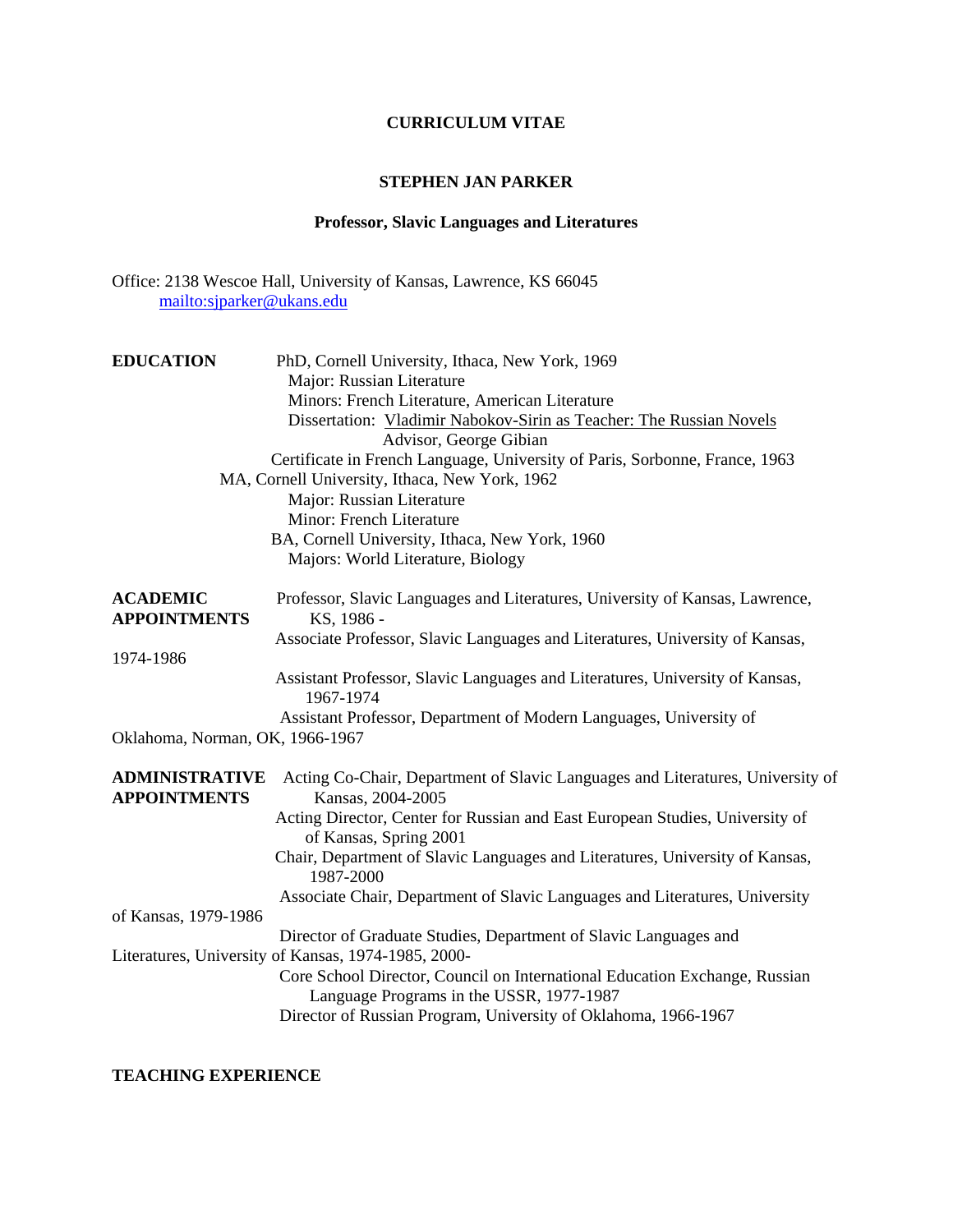Nineteenth Century Russian Prose Fiction: 1830-1880 Russian Literary Modernism: 1880-1930 Soviet Russian Literature The Russian Literary Genius Leo Tolstoy, Life and Works Fyodor Dostoevsky, Life and Works Nikolai Gogol, Life and Works Vladimir Nabokov, Life and Works Soviet Civil War Literature of the 1920s Soviet NEP Literature of the 1920s Masterpieces of World Literature: Modernism Bibliography and Methods: Literary Critical Theory and Methodology Beginning and Intermediate Russian Honors Tutorials Honors Theses Directed Readings: Topics in 19<sup>th</sup> and 20<sup>th</sup> Century Russian Literature

70+ M.A. committees; 30+ PhD committees; 20+ Ph.D. dissertation committees; chair 6 dissertations, cochair 5 dissertations

### **PUBLICATIONS**

#### **Books**

Author (with Fan Parker). *Russia on Canvas: Ilya Repin*. Pennsylvania State University Press (New York

and London 1981) xiii, 192 pp. Large format, 50 plates.

- Editor (with George Gibian), introduction and notes, *The Achievements of Vladimir Nabokov*. The Center for International Studies, Cornell University. (Ithaca, New York 1984)) viii, 256 pp., 12 half-tones.
- Author. *Understanding Vladimir Nabokov*. University of South Carolina Press. (Columbia, South Carolina 1987) x, 160 pp., hardcover and softback editions.
- Author. *In Nabokov's Library*. Extensive study and annotated catalog of Vladimir Nabokov's personal library. In progress

Articles and Essays

- "Depression by Antibody of the Immune Response to Homografts and Its Role in Immunological Enhancement," co-author (with Dr. George Snell, Nobel Laureate). *Journal of Experimental Medicine*, no. 2 (August 1960) 293-314.
- "Hemingway's Revival in the Soviet Union: 1955-1962," *American Literature*, XXXV, no. 4 (January 1964) 485-501; reprinted in *The Literary Reputation of Hemingway in Europe*, ed. Roger Asselineau (Lettres Modernes, Paris 1965 and NYU Press, NY 1965); reprinted in *Cornell Soviet Studies Reprints*, no. 3; reprinted in *Nichibei Forum*, Tokyo, by USIA.
- "Vladimir Nabokov." *Dictionary of Literary Biography: Yearbook 1980.* Bruccoli Clark/Gale Research Co. (Detroit 1981) 79-85.
- "Professor Nabokov: A Review Essay." *VNRN*, no. 8 (Spring 1982) 38-45.
- "Vladimir Nabokov." *Dictionary of Literary Biography: Documentary Series, Part 3*. Bruccoli Clark/Gale Research Co. (Detroit 1982) 177-250.
- "Nabokov Studies: The State of the Art." *The Achievements of Vladimir Nabokov*, eds. Gibian, George and Stephen Parker. The Center of International Studies (Cornell University 1984) 81-98.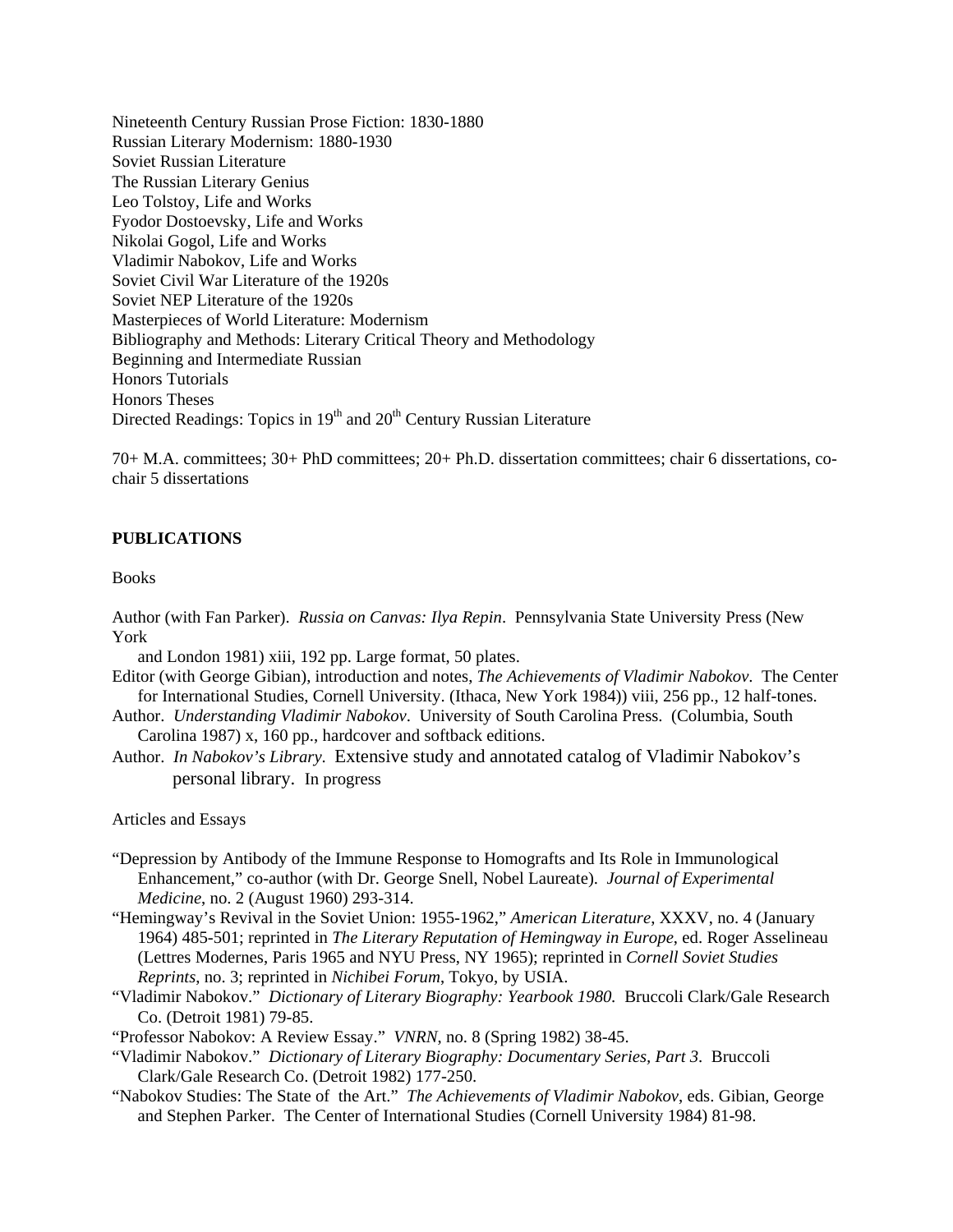"Nabokov in the Margins: The Montreux Books." *Journal of Modern Literature*, XIV: 1 (Summer 1987) cover article, 5-16.

- "Zaporozhye Cossacks Writing Their Reply to the Turkish Sultan," *The International Dictionary of Art and Artists, Volume I, Art*. London and New York: St. James Press, 1990.
- "Ilya Efimovich Repin." *The International Dictionary of Art and Artists, Volume II, Artists*. London and New York: St. James Press, 1990.

"Vladimir Nabokov and the Short Story." *Russian Literature Triquarterly*, special Nabokov issue. Ed. D.

 Barton Johnson, pp. 63-72; also in separate hardback edition (Ann Arbor: Ardis) Winter 1991. "Nabokov's Montreux Books: Part II." *Cycnos* (France) no. 1 (February 1993) 107-112.

- "Nabokov: The Critical Reception." *The Garland Companion to Vladimir Nabokov*, ed. Vladimir Alexandrov. (New York: Garland, 1995) 67-75.
- "Nabokov's Library." *The Garland Companion to Vladimir Nabokov*, ed. Vladimir Alexandrov (New York: Garland, 1995) 283-291.
- "Au cours de literature russe de Professeur Nabokov." *Europe* (Paris), special Nabokov issue, ed. Christine Raguet-Bouvart, no. 791 (March) 1995; 140-145.
- "Nabokov Studies: The State of the Art Revisited." *Nabokov At Cornell*, ed. Gavriel Shapiro. (Ithaca: Cornell University Press, 2002) 265-275.

#### Reviews

Vladimir Nabokov. *Strong Opinions*. *Books Abroad* 48, no. 3 (Summer 1974).

- Maxim Gorky. *On Literature*. *Books Abroad* 49, no. 1 (Winter 1974) 150.
- Douglas Fowler. *Reading Nabokov*. *Books Abroad* 49, no. 4 (Autumn 1975) 777-78.
- Bobbie Ann Mason. *Nabokov's Garden. A Nature Guide to ADA*. *Books Abroad* 49, no. 4 (Autumn 1975) 780.
- Jacques Lacarriere. *Chemin faisant*. *Books Abroad* 50, no. 1 (Winter 1976) 119-120.
- L.L. Lee. *Vladimir Nabokov*. *World Literature Today* 51, no. 3 (Summer 1977) 451.
- Vladimir Nabokov. *Details of a Sunset*. *World Literature Today* 51, no. 3 (Summer 1977) 462.
- Jane Grayson. *Nabokov Translated*. *World Literature Today* 52, no. 2 (Spring 1978) 305.
- Vladimir Nabokov. *Sogliadatai* [The Eye]. *World Literature Today* 53, no. 4 (Autumn 1979) 699.
- Marina Nauman. *Blue Evening in Berlin: Nabokov's Short Stories of the 1920s*. *World Literature Today* 53, no 4 (Autumn 1979) 702.
- Samuel Schuman. *Vladimir Nabokov: A Reference Guide*. VNRN no. 4 (Spring 1980) 8-11.
- James Woodward. *Ivan Bunin: A Study of His Fiction*. *World Literature Today* 55, no. 3 (Summer 1982) 495.
- Ellen Pifer. *Nabokov and the Novel*. *World Literature Today* 55, no. 4 (Autumn 1982) 676.
- Vladimir Nabokov. *Lectures on Russian Literature*. *World Literature Today* 56, no. 4 (Autumn 1982) 714-15.
- K.N. Bugaeva*. Vospominania o Belom* [Recollections of Bely]. *World Literature Today* 56, no. 4 (Autumn 1982) 716.
- Rivers, J.E. and Charles Nicol. *Nabokov's Fifth Arc*. *World Literature Today* 57, no. 2 (Summer 1983) 481.
- David Packman. *Vladimir Nabokov: The Structure of Literary Desire*. *The Russian Review* no. 3 (Fall 1983) 348-49.
- Nakhimovsky, A. and S. Paperno. *An English-Russian Dictionary of Nabokov's LOLITA*. *Slavic and East European Journal* 27, no. 4 (Winter 1983) 496-97.
- Vladimir Nabokov. *Blednyi ogon'*, tr. Vera Nabokov and Gennadi Barabtarlo; *Pnin*, tr. Gennadi Barabtarlo. *Slavic Review* 43, no. 4 (Winter 1984) 735-36.
- David Rampton. *Vladimir Nabokov*. *World Literature Today* 59, no. 3 (Summer 1985) 453.
- Michael Juliar. *Vladimir Nabokov. A Descriptive Bibliography*. *The Nabokovian* 17 (Fall 1986) 18-20.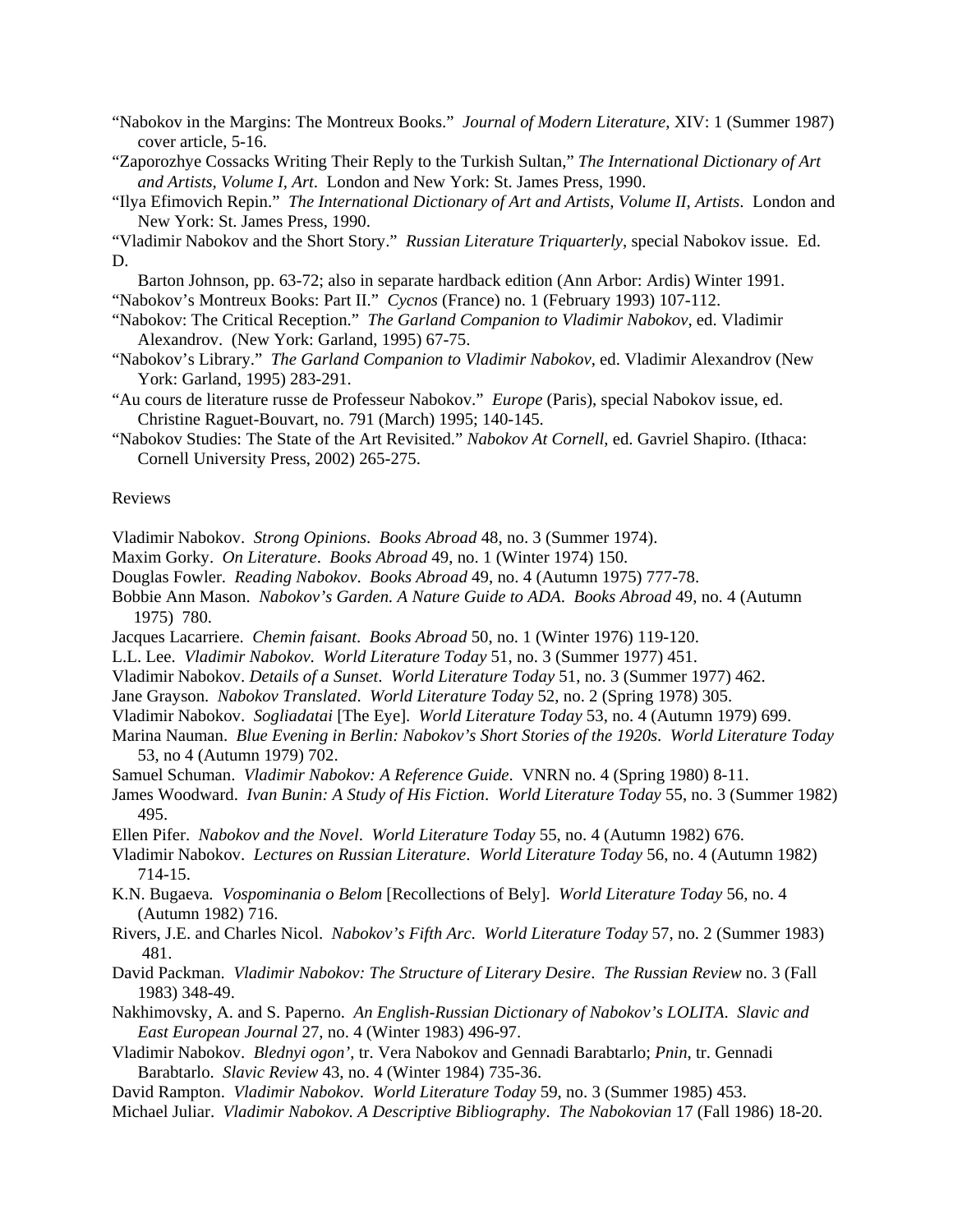Fyodor Dostoevsky. *Complete Letters*. *The New York Times Book Review*, 4 June 1989: 13.

- Gennadi Barabtarlo. *Phantom of Fact: A Guide to Nabokov's PNIN*. *Slavic and East European Journal* 34, no. 2 (Summer 1990) 268.
- Vladimir Alexandrov. *Nabokov's Otherworlds*. *Slavic and East European Journal* 34, no. 2 (Summer 1990) 268.
- Joseph Frank. *Dostoevsky: The Miraculous Years, 1865-1871. The New York Times Book Review*, 19 February 1995: 18-19.
- Vladimir Nabokov. *The Short Stories of Vladimir Nabokov*. *Kansas City Star Book Review*, 29 October 1995: 1, 3
- Maxim Shrayer. *The World of Nabokov's Stories*. *Slavic and East European Journal* 44, no. 1 (Spring 2000) 132-34.
- Julian Connolly. *Nabokov and His Fiction: New Perspectives*. *Russian Review*, 61, no.3 (Summer) 2002) 450-51.

#### Bibliographies

"Revision of the Standard Nabokov Bibliography," *VNRN*, no. 1 (Fall 1978) 18-32; no. 2 (Spring 1979) 26-34; no. 4 (Spring 1980) 39-46.

- "1978 Nabokov Bibliography," *VNRN,* no. 3 (Fall 1979) 42-48.
- "1979 Nabokov Bibliography," *VNRN*, no. 5 (Fall 1980; Addendum, no. 6 (Spring 1980) 44-47.
- "1980 Nabokov Bibliography," *VNRN*, no. 7 (Fall 1981) 40-49.
- "1981 Nabokov Bibliography," *VNRN*, no. 9 (Fall 1982) 43-52.
- "1982 Nabokov Bibliography," *VNRN*, no. 11 (Fall 1983) 49-63.
- "1983 Nabokov Bibliography," *The Nabokovian*, no. 13 (Fall 1984) 45-59.
- "1984 Nabokov Bibliography," *The Nabokovian*, no. 15 (Fall 1985) 40-56.
- "1985 Nabokov Bibliography," *The Nabokovian*, no. 17 (Fall 1986) 62-78.
- "1986 Nabokov Bibliography," *The Nabokovian*, no. 19 (Fall 1987) 61-74. "1987 Nabokov Bibliography," *The Nabokovian*, no. 21 (Fall 1988) 36-52.
- "1988 Nabokov Bibliography," *The Nabokovian*, no. 23 (Fall 1989) 58-75.
- "1989 Nabokov Bibliography," *The Nabokovian*, no. 25 (Fall 1990) 63-76.
- "1990 Nabokov Bibliography," *The Nabokovian*, no. 27 (Fall 1991) 53-68.
- "1991 Nabokov Bibliography," *The Nabokovian*, no. 29 (Fall 1992) 52-67.
- "1992 Nabokov Bibliography," *The Nabokovian*, no. 31 (Fall 1993) 55-68.
- "1993 Nabokov Bibliography," *The Nabokovian*, no. 33 (Fall 1994) 70-83.
- "1994 Nabokov Bibliography," *The Nabokovian*, no. 35 (Fall 1995) 71-88.
- "1995 Nabokov Bibliography," *The Nabokovian*, no. 37 (Fall 1996) 67-91.
- "1996 Nabokov Bibliography," with Jonathan Perkins, *The Nabokovian*, no. 39 (Fall 1997) 64-82.
- "1997 Nabokov Bibliography," with Eugenia E. Walton, *The Nabokovian*, no. 42 (Spring 1998) 77-91.
- "1998 Nabokov Bibliography," with Jonathan Perkins, *The Nabokovian*, no. 43 (Fall 1999) 76-91.
- "1999 Nabokov Bibliography, Part I," with Jonathan Perkins, *The Nabokovian*, no. 45 (Fall 2000) 77-95.
- "1999 Nabokov Bibliography, Part II," with Jonathan Perkins, *The Nabokovian*, no. 46 (Sp 2001) 72-83.
- "2000 Nabokov Bibliography," with Jonathan Perkins, *The Nabokovian*, no. 47 (Fall 2001) 51-67.
- "2001 Nabokov Bibliography," with Callie Barringer, *The Nabokovian*, no. 49 (Fall 2002) 75-91.
- "2002 Nabokov Bibliography," with Callie Barringer, *The Nabokovian*, no. 52 (Spring 2004) 77-92.
- "2003 Nabokov Bibliography," with Callie Barringer, *The Nabokovian*, no. 53 (Fall 2004) 76-88.
- "2004 Nabokov Bibliography," with Kelly Knickmeier, *The Nabokovian*, no. 56 (Spring 2006) 75-90.
- "2005 Nabokov Bibliography," with Kelly Knickmeier, *The Nabokovian*, no. 57 (Fall 2006) 76-90.
- "2006 Nabokov Bibliography," with Kelly Knickmeier, *The Nabokovian*, no. 59 (Spring 2007) 78-91.
- "2007 Nabokov Bibliography," with Kelly Knickmeier, *The Nabokovian*, no. 61 (Spring 2008) 75-88.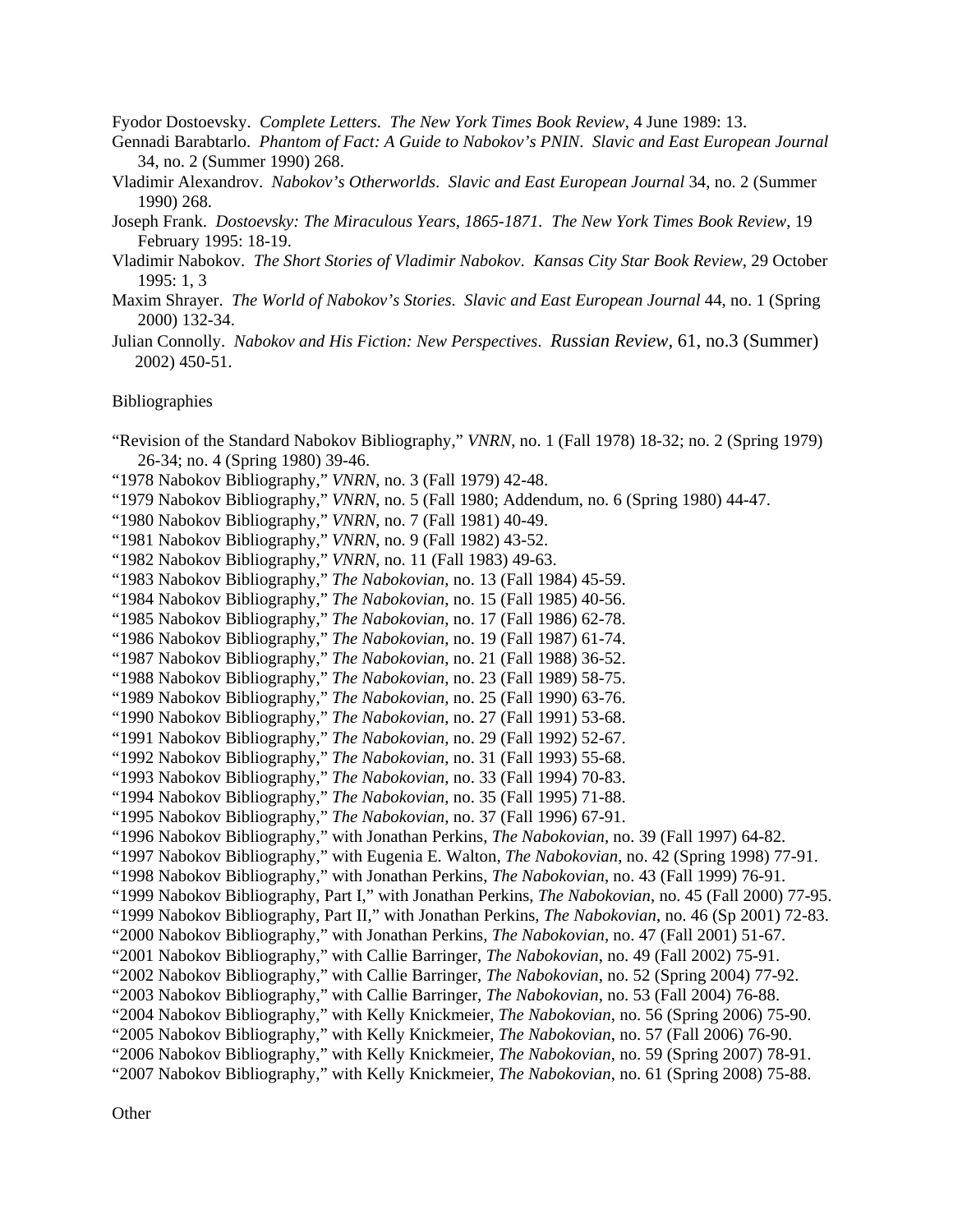Translation: Evgenii Evtushenko's poem, "Meeting," *Saturday Review*, 7 August 1965: 22.

- "News and Work in Progress," *VNRN:* no. 1: 3-11, no. 2: 3-8; no. 3: 3-8; no. 4: 3-11; no. 5: 5-11; no. 6: 3-12; no. 7: 4-9; no. 8: 3-10; no. 9: 4-13; no. 10: 3-14; no. 11: 4-15; no. 12: 3-15.
- "News," *The Nabokovian*: no. 13: 4-15; no. 14: 3-9; no. 15: 3-9; no. 16: 3-15; no. 17: 3-17; no. 18: 3-13; no. 19: 4-11; no. 20: 3-14; no. 21: 3-12; no. 22: 3-11; no. 23: 3-12; no. 24: 3-7; no. 25: 3-11; no. 26: 3-12; no. 27: 3-11; no. 28: 3-10; no. 29: 3-8; no. 30: 3-8; no. 31: 3-7; no. 32: 3-16; no. 33: 3-10; no. 34: 3-8; no. 35: 3-6; no. 36: 3-10; no. 37: 3-7; no. 38: 3-11; no. 39: 3-5; no. 40: 3-7; no. 41: 3-4; no. 42: 3-5; no. 43: 3-5; no. 44: 3-6; no. 45: 3-4; no. 46: 3-6; no. 47: 3-5; no. 48: 3-4; no. 49: 3-7; no. 50: 3-5; no. 51: 3; no. 52: 3-5; no. 53: 3-4; no. 54: 3-4; no. 55: 3-6; no. 56: 3-4; no. 57: 3-4; no. 58: 3-5; no. 59: 1-3; no. 60:1-3; no. 61: 1-3.

"25-Year Index," *The Nabokovian*, no. 51 (Fall 2003)

- Notes: "Nabokov in the USSR," *The Nabokovian* no. 19 (Fall 1987) 18-25. "VN in the USSR:1989 (Continuing)," *The Nabokovian* no. 23 (Fall 1989) 21-23. "Moscow/Leningrad Host the First International Nabokov Conference," *The Nabokovian* no. 25. (Fall 1990) 12-21.
	- "Nabokov in Nice: The Second International Nabokov Conference," *The Nabokovian* no. 29 (Fall 1992) 17-29.

"The Nabokov Centenary," *The Nabokovian* no. 41 (Fall 1998) 5-8.

Interviews: "Nabokov and the Soviet Union," National Public Radio, "All Things Considered," 29 August

1986; TASS, Regarding the "Discovery" of Nabokov in Russia, 1 January 1991.

Narrator: "Voices of Art: Russian Artists from Realism to Freedom," videotape for the series, *Reemerging Russia: Search for Identity*, Simon & Schuster, 1994.

### **EDITING ACTIVITIES**

Editor, publisher, founder *The Nabokovian*, 1984- ; formerly *The Vladimir Nabokov Research Newsletter* (*VNRN*), 1978-1983. Semi-annual, spring and fall. Bound and illustrated. 300+ circulation worldwide

Editor, *Lawrencian Chronicle*, 2008 -.

Contributing Editor, *American Bibliography of Slavic and East European Studies*

Editor, *Kansas Slavic Papers*

Editorial Boards: *Nabokov Studies*, Davidson University

 *The Russian Text*, University of St. Petersburg,, Russia and University of Kansas

## **CONSULTING ACTIVITIES**

#### Consultant to:

F. Bowers, ed. Vladimir Nabokov: *Lectures on Literature*, Volume I and Volume II, Harcourt, Brace, Jovanovich Andrew Field, ed. *Vladimir Nabokov: A Bibliography*, McGraw Hill Samuel Schuman, ed. *Vladimir Nabokov: An Annotated Bibliography*, G.K. Hall Nabokov Festival, Cornell University

Special Nabokov Issue, *Canadian-American Slavic Studies*

Michael Juliar, *Vladimir Nabokov: A Descriptive Bibliography*, Garland

Expert art evaluations re Ilya Repin for Sotheby's, London

Dmitri Nabokov and Matthew Brucolli, *Vladimir Nabokov. Selected Letters: 1940-1977*, Harcourt Brace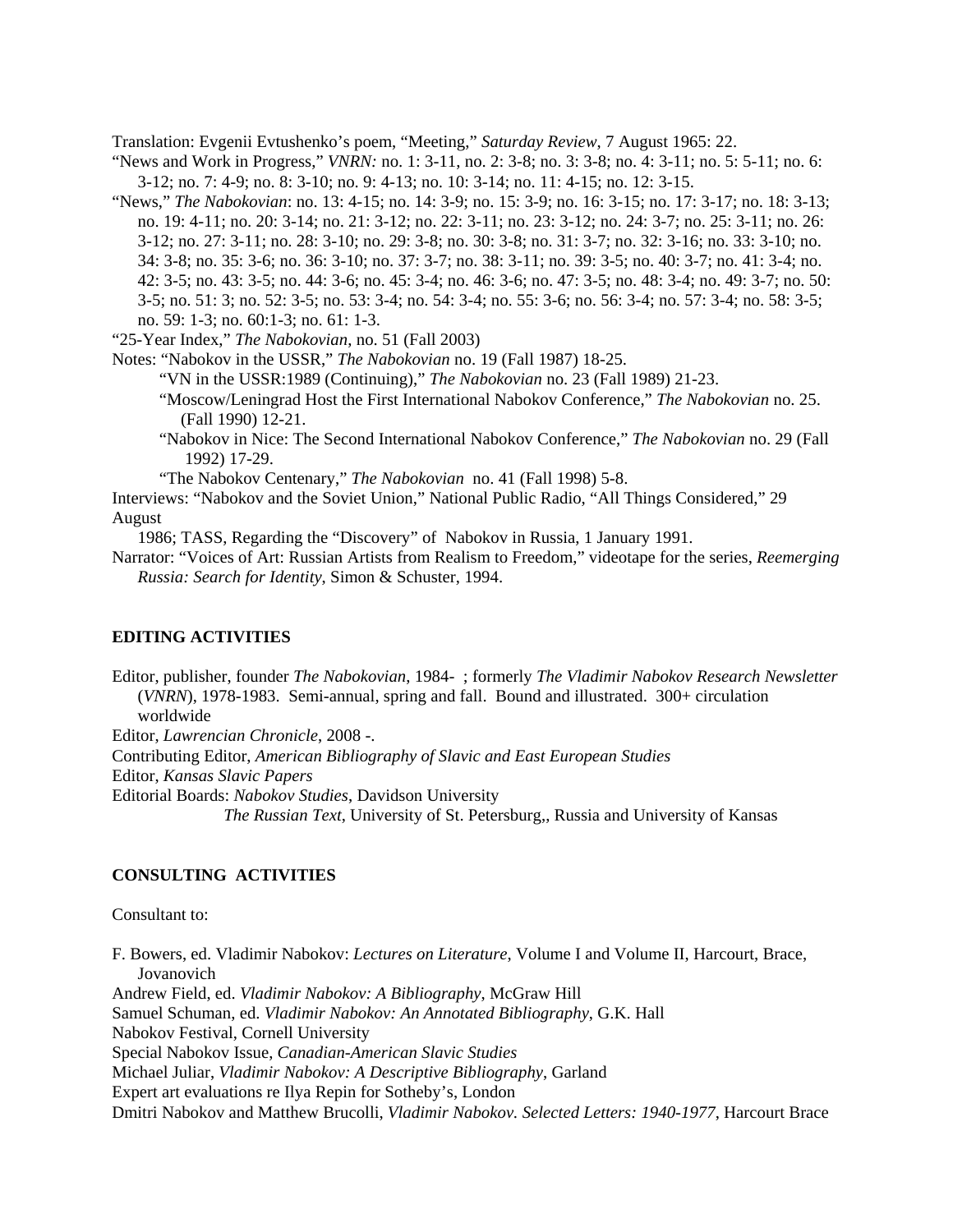Jovanovich/Bruccoli Clark "Vladimir Nabokov," 8-part television series for PBS, directed by James Fleming Princeton University Press, *Vladimir Nabokov. The Russian Years* and *Vladimir Nabokov. The American Years*, by Brian Boyd. Bruccoli Clark Layman publishers, *Vladimir Nabokov. A Bibliography*, by Michael Juliar. David Royal Productions, "Vladimir Nabokov," PBS film. Berg Collection, New York Public Library Stacy Schiff, Biography of Vera Nabokov, for Knopf Publishers. *The New Yorker* editorial staff *U.S. News and World Report* editorial staff Gila Bercovitch, Editor in Chief, Library of America, *Complete Works of Vladimir Nabokov* Alice Maschler, "Nabokov's Life and Works," BBC television documentary Harold Augenbraum, Director, Mercantile Library of New York. Introducer and Commentator, "The Enchanter. The Work and Life of Vladimir Nabokov." Gavriel Shapiro, Nabokov Centenary Festival, Cornell University PEN America, Nabokov Evening, New York City Town Hall PEN America, establishment of the international Vladimir Nabokov Prize Dmitri Nabokov, Nabokov centennial events at numerous venues in the USA and abroad (including New York City, Berlin, Montreux, Paris) Kim Curtis, Associated Press, on the occasion of Lolita's 50<sup>th</sup> anniversary Nicki Smith, Nabokov literary agent, questions regarding publication and film proposals worldwide, translations, editions, copyright issues abroad, etc. Dmitri Nabokov – matters concerning the Nabokov estate in St. Petersburg, Russia; on-going issues concerning publication of definitive texts in Russia; illegal publications in Russia; slander in press and on-line in the USA and abroad;.extended discussions concerning future Nabokov related matters; extensive discussions concerning Nabokov Estate activites over the many years to come.

### **LISTINGS**

*Directory of American Scholars Men of Achievement Contemporary Authors Who's Who in the Midwest Who's Who in America Who's Who in American Education Who's Who Among America's Teachers Who's Who in the World International Directory of Distinguished Americans International Authors and Writers Who's Who International Who's Who in Education International Who's Who of Intellectuals International Register of Profiles International Directory of Distinguished Leadership Marquis Who's Who Strathmore's Who's Who Empire Who's Who Among Executives and Professionals in Education*